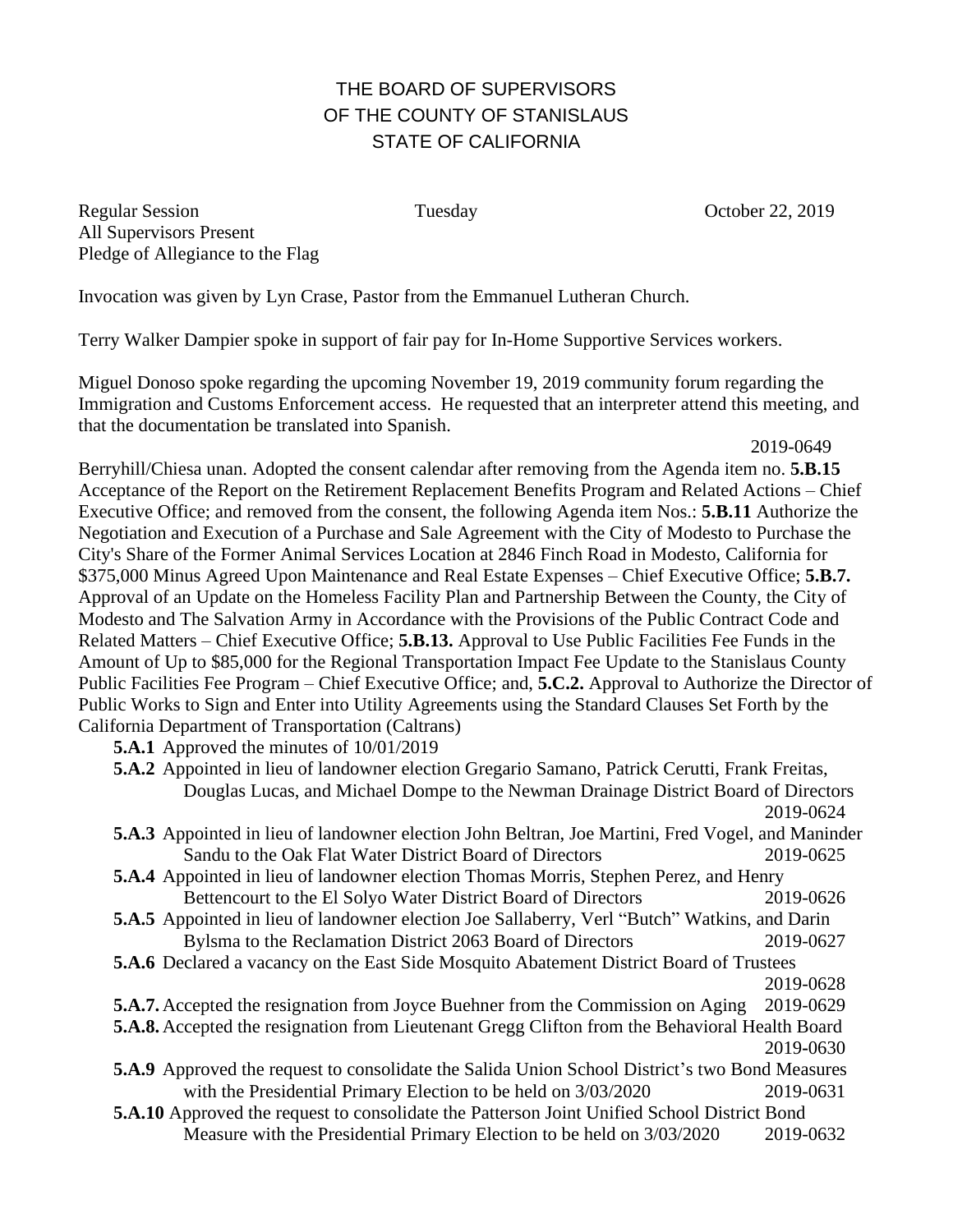- **5.A.11** Approved the request to consolidate the Stanislaus Union School District Bond Measure with the Presidential Primary Election to be held on 3/03/2020 2019-0633
- **5.A.12** Approved the request to consolidate the Newman-Crows Landing Unified School District Bond Measure with the Presidential Primary Election to be held on 3/03/2020 2019-0634
- **5.B.1** Approved Amendment No. 1 to the Independent Contractor Services Master Agreement with Clark Pest Control, Inc. for pest control services, to adjust the Agreement's not-to-exceed limit from \$325,000 to \$573,000; approved Amendment No. 2 to the Independent Contractor Services Master Agreement with Jorgensen & Sons, Inc. for fire extinguisher services including maintenance, recharging, and testing, to adjust the Agreement's not-toexceed limit from \$250,000 to \$350,000; approved Amendment No. 2 to the Independent Contractor Services Master Agreement with Tri-Signal Integration, Inc. for fire alarm maintenance and repair services, to adjust the Agreement's not-to-exceed limit from \$300,000 to \$400,000; and, authorized the Purchasing Agent to sign Amendments and any subsequent Amendments to the Agreements on behalf of the County – GSA 2019-0635
- **5.B.2** Approved Agreement #19-10457 with the California Department of Public Health for the Human Immunodeficiency Virus Surveillance Program for the term of July 1, 2019 through June 30, 2024; and, authorized the Health Services Agency Managing Director or her designee to sign and execute the agreement and any subsequent amendments – HSA 2019-0636
- **5.B.3** Approved Grant Agreement Number RR-CSHSA-19-22 with the California Department of Social Services for the Road to Resilience Program from July 1, 2019 through June 30, 2022 for the amount of \$1,800,000; authorized the Chairman of the Board of Supervisors to sign the Signature Designation for the Grant Agreement; and, authorized the Health Services Agency Managing Director or her designee to sign the Grant Agreement and any subsequent amendments – HSA 2019-0367
- **5.B.4** Authorized the Assistant Director of Emergency Services/Fire Warden to Act as the Authorized Agent for all Federal and State grants and funding activities initiated by the Stanislaus County Office of Emergency Services and the Office of the Fire Warden; authorized the Chairman of the Board of Supervisors to sign the Governing Body Resolution authorizing the Office of Emergency Services to obtain Federal funding from the Emergency Management Performance Grant (EMPG) and the Homeland Security Grant (HLSG) programs for Fiscal Years 2020-2021 (FY20), 2021-2022 (FY21), and 2022-2023 (FY22); and, adopted the Governing Body Resolution designating the Director of Emergency Services, Assistant Director of Emergency Services, and Program Manager as authorized agents for the purpose of applying for, claiming, modifying and overall administration of the EMPG and HLSG programs – OES 2019-0638
- **5.B.5** Approved to award an agreement with Center for Human Services for the provision of School Consultation Behavioral Health Integration Services, as a result of a Request for Proposal (RFP) process issued by Behavioral Health and Recovery Services (BHRS); authorized the Interim Behavioral Health Director, or his designee, to sign the agreement for School Consultation Behavioral Health Integration Services in the amount of \$200,000 for a term of 11/01/2019 through 06/30/2020; and, authorize the Interim Behavioral Health Director, or his designee, to sign amendments for additional services and payments for services up to \$100,000, budget permitting, throughout the term of the agreement – BHRS 2019-0639
- **5.B.6** Accepted an update in accordance with Public Contract Code Sections 20134 and 22050 for emergency remediation/repairs at 10th Street Place, to repair water damage and restore essential government operations – CEO 2019-0640
- **5.B.8** Authorized the Auditor-Controller to pay an invoice received one year after services were provided – BHRS 2019-0642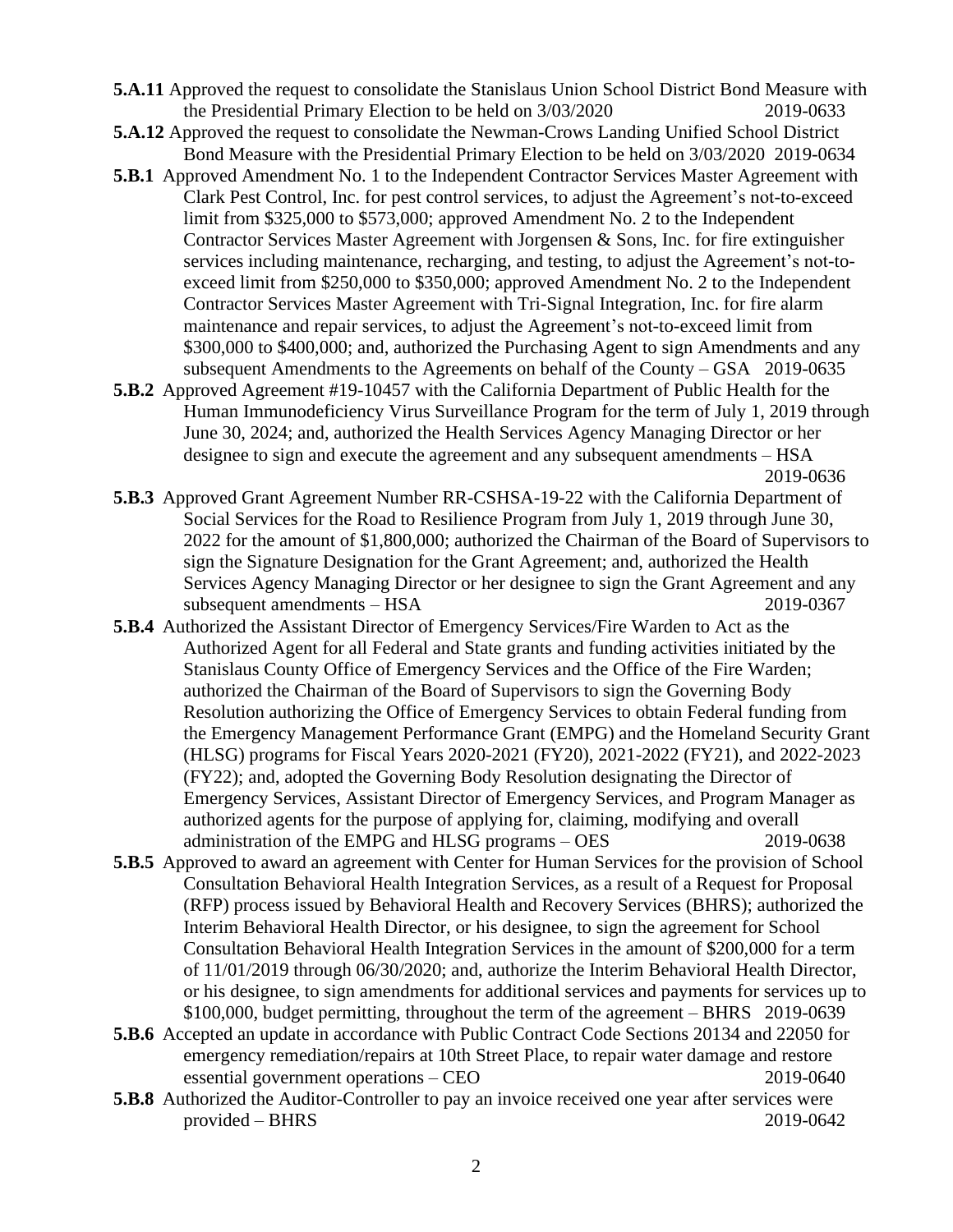- **5.B.9** Approved the award of a Construction Agreement to George Reed Inc., of Modesto, California in the amount of \$1,103,493 for Roadway and Parking Lot Improvements at the Public Safety Center; authorized the Chief Operations Officer, Acting as Project Manager to execute the Agreement; authorized the Project Manager to sign work authorizations and contracts for professional services needed for this project, so long as they are within the project budget; approved the Project Budget and directed the Auditor-Controller to transfer appropriations within the CEO PFF-Intake and Release Project fund as detailed in the attached Budget Journal attached to the item; and, authorized the Project Manager to sign Change Orders up to \$25,000, consistent with the County's Change Order Policy – CEO 2019-0643
- **5.B.10** Adopted the Mental Health Services Act Plan Update for FY 2019-2020 to allow the expenditure of MHSA funds for Innovations Projects agreements in the amount of \$4,442,259 over the term of the agreements; authorized the Interim Behavioral Health Director, or his designee, to sign and submit the Mental Health Services Act Plan to the Department of Health Care Services and the Mental Health Services Oversight and Accountability Commission; authorized the Auditor-Controller or designee to sign the Mental Health Services Act County Fiscal Accountability Certification certifying that the fiscal requirements have been met; approved the award of the agreements to Romeo Medical Clinic and Stanislaus County Office of Education for the provision of Mental Health Services Act (MHSA) Innovations Projects; and, authorized the Interim Behavioral Health Director, or his designee, to sign the agreements, and any amendments to add services and payments for services up to \$200,000, budget permitting, throughout the term of the agreements – BHRS 2019-0644
- **5.B.12** Approved an Update on emergency repairs to the Public Safety Center West, Minimum Housing Unit One, and Support Services Facility's Fire-Life Safety, Secure Electronics, and Video Surveillance Systems – CEO 2019-0646
- **5.B.14** Approved a resolution in support of the Central California Art League's submission of a grant application to the California Arts Council; and, recognized that the Executive Director of Central California Art League will execute the 2020-2022 State-Local Partnership Grant contracts upon approval of the grant by the California Arts Council – CEO 2019-0648
- **5.C.1** Approved Amendment No. 2 to the Agreement with Dokken Engineering for \$171,398 to provide additional supplemental design, environmental construction support, and Right-of-Way services for the McHenry Avenue Widening project; and, authorized the Director of Public Works to execute the Amendment with Dokken Engineering in the amount of \$171,398, and to sign necessary documents – PW 2019-0650
- **5.D.1** Rescinded a portion of both Williamson Act Contract Nos. 1971-0089 and 1980-3715, located at Crabtree Road, between Crabtree Road and the Modesto Reservoir, in the Waterford area. Assessor's Parcel Number (APNs): 008-004-009 (portion) and 008-004-017;Pursuant to Government Code Section 51257, determined that the following seven findings can be made based on the written evidence submitted by the applicant: (a) the new contract, or contracts, would enforceably restrict the adjusted boundaries of the parcels for an initial term for at least as long as the unexpired term of the rescinded contract, or contracts, but for not less than ten years, except as authorized under the County's implementation of Assembly Bill (AB) 1265; (b) there is no net decrease in the amount of the acreage restricted. In cases where two parcels involved in a lot line adjustment are both subject to contracts rescinded pursuant to this section, this finding will be satisfied if the aggregate acreage of the land restricted by the new contracts is at least as great as the aggregate acreage restricted by the rescinded contracts; (c) at least 90 percent of the land under the former contract, or contracts, remains under the new contract, or contracts; (d) after the lot line adjustment, the parcels of land subject to contract will be large enough to sustain their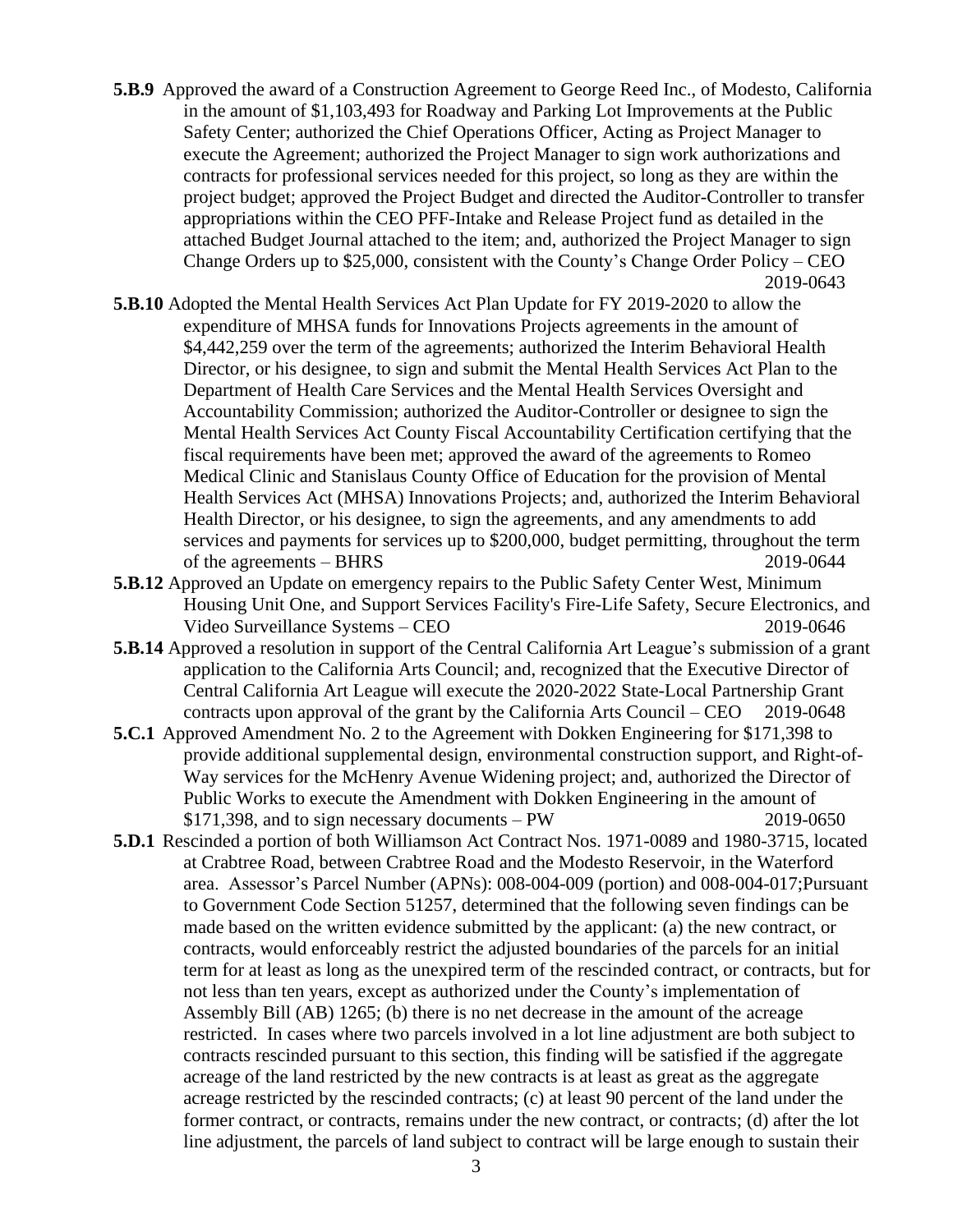agricultural use, as defined in Government Code Section 51222; (e) the lot line adjustment would not compromise the long-term agricultural productivity of the parcel or other agricultural lands subject to a contract, or contracts; (f) the lot line adjustment is not likely to result in the removal of adjacent land from agricultural use; (g) the lot line adjustment does not result in a greater number of developable parcels than existed prior to the adjustment, or an adjusted lot that is inconsistent with the General Plan; approved a new contract(s), pursuant to Lot Line Adjustment Application No. PLN2019-0001, Warner Gulch, LP – Stueve Brothers Farms of Oakdale, LLC; and, authorized the Director of Planning and Community Development to execute a new contract(s), pursuant to Lot Line Adjustment Application No. PLN2019-0001, Warner Gulch, LP – Stueve Brothers Farms of Oakdale, LLC – Planning 2019-0652

**5.D.2** Set a public hearing for 11/05/2019, at the 9:00 a.m. meeting, to consider the Planning Commission's recommendation for denial of Ordinance Amendment Application No. PLN2018-0037, Commercial Cannabis Ordinances, a request to amend Chapter 6.78 – Commercial Cannabis Activities and Chapter 21.20 - General Agriculture District (A-2) of the Stanislaus County Code; and, authorized the Clerk of the Board to publish a notice of public hearing as required by law – Planning ORD-56-Q-1 2019-0653

Olsen/Chiesa (4-0)(DeMartini Abstained) **5.B.11** Authorized the CEO, or his Designee working with County Counsel to negotiate and execute a Purchase and Sale Agreement for Real Property between the City of Modesto and the County for the City of Modesto's interest in the former Animal Services Facility, located at 2846 Finch Road, Modesto, CA; finds that (1) the Notice of Intent to purchase Real Property, located at 2846 Finch Road in Modesto, CA, Assessor's Parcel Number 039-010-002, was published by the Clerk of the Board, as per Government Code Section 25350, and (2) pursuant to Government Code Section 65402(b), the City of Modesto's Planning Commission confirmed the purchase of the property is consistent with the City's General Plan; and, authorized the execution of any agreements and documents needed to complete the purchase of this property – CEO  $C-6-N-8$  2019-0645

Olsen/DeMartini unan. **5.B.7** Approved an update on the Homeless Facility Plan and partnership between the County, the City of Modesto and The Salvation Army in accordance with the provisions of the Public Contract Code and related matters – CEO C-6-N-7 2019-0641

Olsen/DeMartini unan. **5.B.13** Approved the use of Public Facilities Fee funds up to \$85,000 to update the Regional Transportation Impact Fee to the Stanislaus County Public Facilities Fee program; and, directed the Auditor Controller to transfer Public Facilities Fee revenue and increase appropriations in the Chief Executive Office Operations and Services budget unit in the amount of \$85,000 as detailed in the budget journal attached to the agenda item – CEO  $M-64-M-1$  2019-0647

Olsen/DeMartini unan. **5.C.2** Approved the standard clauses, set forth by the California Department of Transportation (Caltrans), when entering into Utility Agreements for projects administered through the Caltrans Division of Local Assistance; authorized the Director of PW to sign and enter into Utility Agreements using the standard clauses set forth by the California Department of Transportation (Caltrans), as needed, for PW projects through 12/31/2020; and, authorized the Director of PW to take any appropriate action necessary to carry out the purpose and intent of these recommendations – PW 2019-0651

Chiesa/Olsen unan. **6.1** Accepted the update on the rebranding of the HR, Benefits, and Risk Management units of the Chief Executive Office, including a name change to establish the HR Relations Division of the CEO – CEO 2019-0654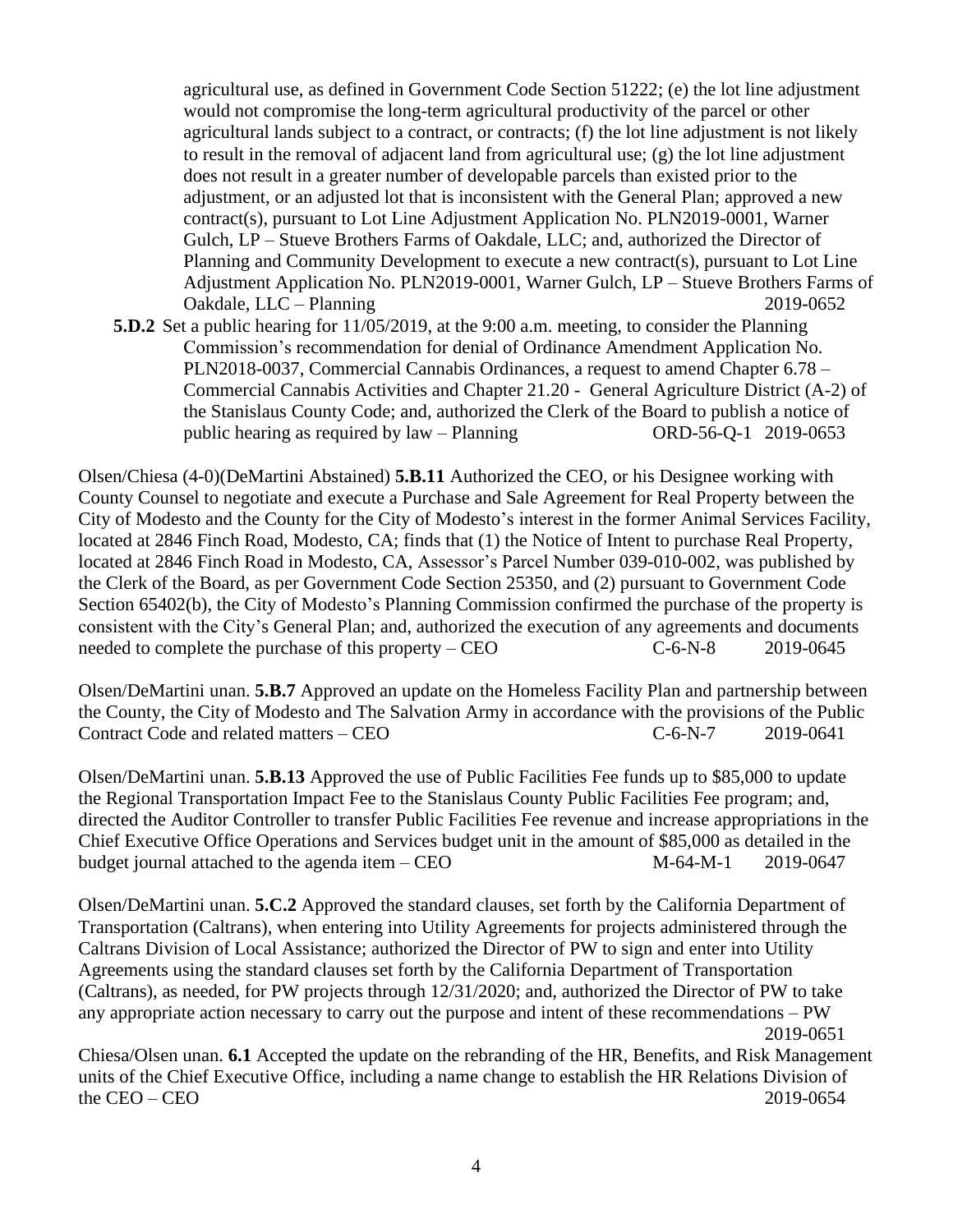DeMartini/Berryhill unan. 7**.1** Conducted a public hearing to introduce and waive the first reading of Ordinance C.S. 1256 to amend existing fees for the County Clerk-Recorder - Elections Division ORD-56-P-2 2019-0655

Olsen/Chiesa (4-1)(DeMartini Opposed) **7.2** Conducted a public hearing to consider the Planning Commission's recommendation for denial of Use Permit and Development Agreement application No. PLN2018-0115, Empire Health and Wellness, located at 4725 Yosemite Boulevard (State Route 132), between A and B Streets, in the Community of Empire; finds that no further analysis under California Environmental Quality Act (CEQA) is required pursuant to CEQA Guidelines Section 15183 (Consistency with a General Plan or Zoning), on the basis of the whole record, including any comments received in response to the Environmental Review Referral; Ordered the filing of a Notice of Determination with the Stanislaus County Clerk-Recorder's Office pursuant to Public Resources Code Section 21152 and CEQA Guidelines Section 15075; finds that: (a) the establishment, maintenance, and operation of the proposed use or building applied for is consistent with the General Plan and will not, under the circumstances of the particular case, be detrimental to the health, safety, and general welfare of persons residing or working in the neighborhood of the use and that it will not be detrimental or injurious to property and improvements in the neighborhood or to the general welfare of the County; (b) a waiver or reduction of setback requirements of County Code Section 6.78.120(A)(6) will not result in the material detriment to the welfare or the property of persons located in the vicinity as a result of the project development; finds that the Development Agreement: (a) is consistent with the General Plan and any applicable specific plan; (b) is compatible with the uses authorized in, and the regulations prescribed for, the land use district in which the real property is or will be located; (c) is in conformity with and will promote public convenience, general welfare, and good land use practice; (d) will not be detrimental to health, safety, and general welfare; (e) will not adversely affect the orderly development of property or the preservation of property values; (f) will promote and encourage the orderly development of the proposed project by providing a greater degree of requisite certainty; approved Use Permit Application No. PLN2018-0115 – Empire Health and Wellness, subject to the attached Conditions of Approval from the 08/15/2019 Planning Commission Staff Report; authorized the Stanislaus County Chairman of the Board of Supervisors to execute the attached Development Agreement; and, introduced, waived the reading, and adopted Ordinance C.S. 1255 for the approved Development Agreement – Planning ORD-56-P-1 2019-0656 & 2019-0657

**Corr 1** Referred to the Clerk-Recorder and Registrar of Voters a letter regarding the resignation of Sean McCarthy from the Keyes Community Services District Board of Directors.

**Corr 2** Referred to the Stanislaus County Superintendent of Schools the San Joaquin County Office of Education the Fiscal Year 2019-20 Annual Report for the John B. Allard Community School and the Stanislaus Military Academy, Empire as required by the Williams Settlement.

**Corr 3** Refer to County Counsel and the Auditor-Controller two Claims for Refund of Property Taxes filed on behalf of Foster Dairy Number Two, LLC. and Foster Dairy Farms, a California Corporation, regarding assessments for years 2015-16 through 2018-19.

**Corr 4** Referred to County Counsel and the Auditor-Controller a Claim for Refund of Property Taxes filed on behalf of Frantz Properties Family Limited Partnership, regarding assessments for tax year 2018- 19.